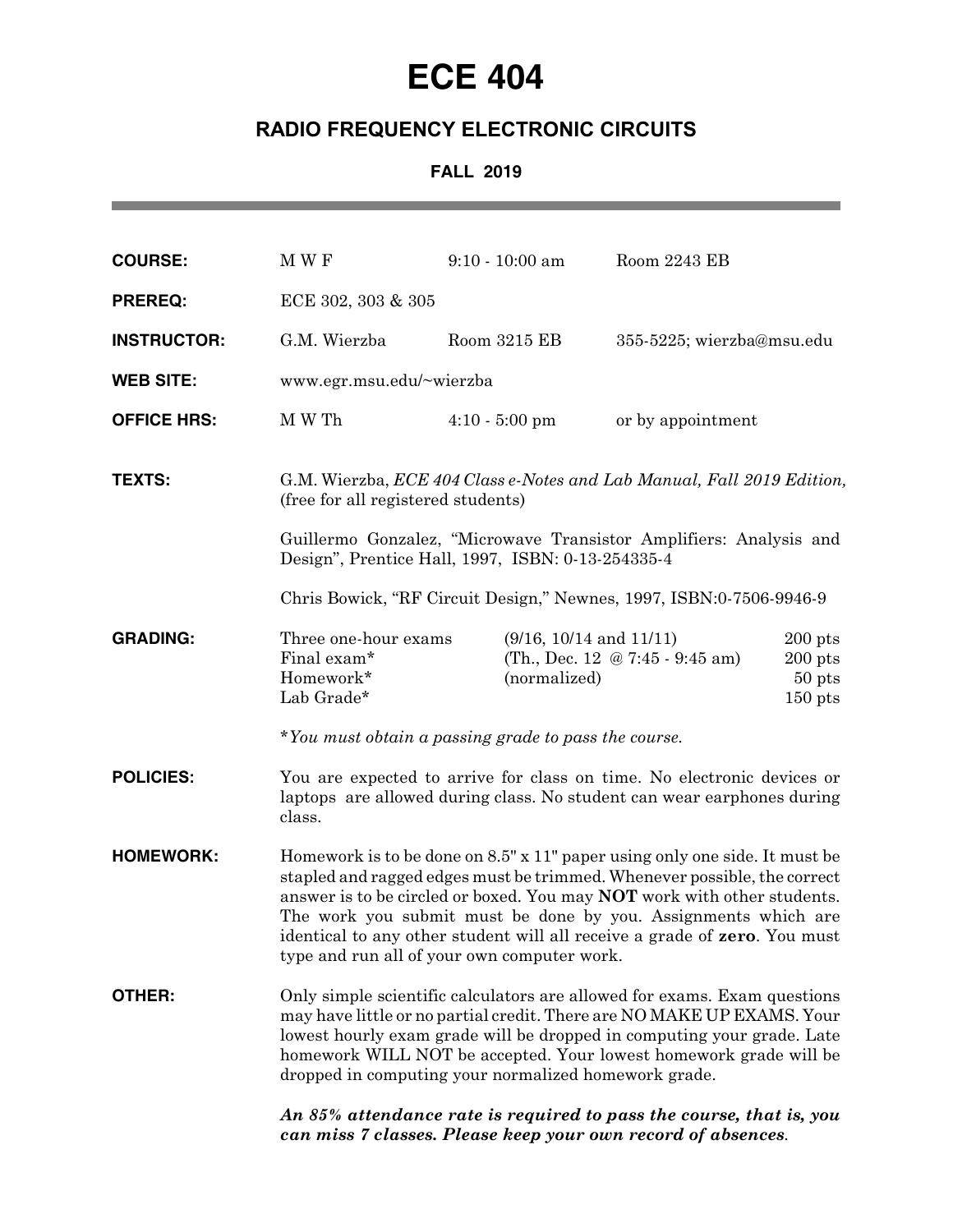## **DETAILED TOPICS**:

- Chapter 1: Resonant Circuits
	- 1.1 Review of Phasors

Vector Representation of Sinusoids, Euler's Formula, Complex Numbers, Rectangular and Polar Form, Phasor Transform, Inverse Phasor Transform, Addition- Subtraction- Multiplication-Division of Complex Numbers, Impedance, Admittance, Phasor Circuit Analysis, SPICE, Resonant Frequency of an Impedance.

- 1.2 Review of Bode Diagrams Product of Terms, Decibel, First-Order Inspections Forms, Making Log Paper and Reading Points, Audio Frequency Inverting Amplifier, Second-Order Inspection Forms, RLC Low-Pass Filter, Hiss Filter, RLC High-Pass Filter, RLC Band-Pass Filter, RLC Band-Stop Filter.
- 1.3 Series Resonance

Lossless Components.

1.4 Parallel Resonance

Lossless Components, Band-Pass Filter, Band-Pass Filter with Load.

1.5 Components

Resistivity of Wire, AWG, Wire Inductance, Equivalent Circuit of a Resistor, Equivalent Circuit of a Capacitor, Insulation Resistance, Dissipation Factor, Quality Factor, Self Resonance of a Capacitor, Equivalent Circuit of an Inductor, Effective Series Resistance, Self Resonance of an Inductor, Dissipation Factor, Quality Factor, Air-Core Inductor.

- 1.6 Series-to-Parallel Transformations
- Series-to-Parallel Inspection Formulas.
- 1.7 Insertion Loss

Definition of Insertion Loss, Maximum Power Transfer.

1.8 Impedance Transformations

Ideal Transformer, Tapped Capacitor Circuit, Performance Analysis with Pspice, Goal Functions, Tapped Inductor Circuit, Mutual Inductance, Coefficient of Coupling, Reflected Impedance.

- Chapter 2: Impedance Matching
	- 2.1 Introduction

Complex Maximum Power Transfer, Impedance Matching.

- 2.2 The L Network Low-Pass Configurations, High-Pass Configurations, Design Equations, Parasitic Effects.
	- 2.3 Three-Element Matching

Pi-Network, Four Filter Configurations, T-Network, Four Filter Configurations.

- 2.4 Smith Chart Impedance Properties, Plotting Impedance Values, Impedance Scaling, Impedance Manipulation, Admittance Properties, Admittance Manipulation, Conversion of Impedance to Admittance.
- 2.5 Impedance Matching on the Smith Chart Two-Element Matching, Three-Element Matching, T-Networks, Pi-Networks.